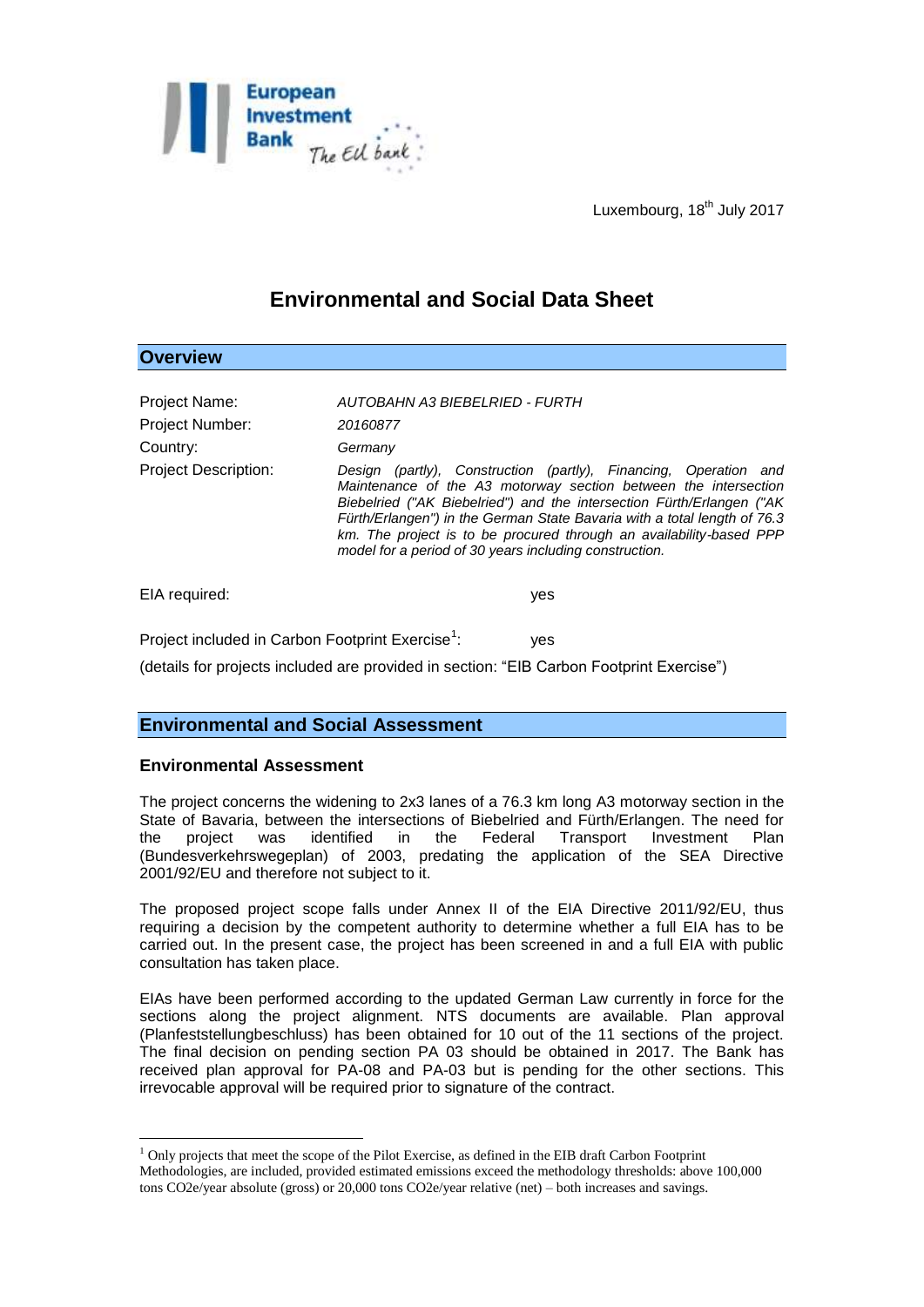

Luxembourg, 18<sup>th</sup> July 2017

There are a number of Natura 2000 sites in the vicinity of the project, including the following: Grafenrheinfeld und Kitzingen (DE 6127371), Schweinfurt und Dettelbach (DE 6027471), Südliches Steigerwaldvorland (DE 6227471), Aischgrund DE6331471) and Teiche und Feuchtflächen im Aischgrund (DE 6331371). A declaration from the competent authority on the assessment carried out under Article 6 of the Habitats Directive (92/43/EEC) will be required prior to contract signature.

Considering the nature of this project (widening without change of alignment), residual negative impacts are deemed to be low. This is confirmed by the information made available by the promoter and the findings of the site visit for the evaluation of the project

Environmental impacts during construction and operation include, among others: vegetation loss; perturbation to wildlife; temporary modification of water bodies; fugitive dust and other emissions; increased noise levels from heavy equipment and traffic; construction site waste generation and potential hazardous materials and minor oil spills.

Main impacts at operation stage will be connected to noise and increased severance. The project is expected to reduce congestion. Proposed mitigation measures include noise barriers, fencing of the motorway, animal underpasses and re-forestation areas. The residual impact after mitigation is expected to be limited.

## **EIB Carbon Footprint Exercise**

The project is included on the following basis:

Estimated annual third party greenhouse emissions (vehicular use, from existing and generated demand) from the use of the project in a standard year of operation:

- Forecast absolute (gross) emissions are 507,000 tonnes of CO2 equivalent per year; and
- Forecast emissions increase is 26,000 tonnes of CO2 equivalent per year.

The project boundaries are:

- Existing network comprising the sections of motorway A3 from junction Biebelried to junction Fürth/Erlangen.
- In the "with project" case, the motorway sections between the junctions above that have been upgraded and widened to 2x3 lanes.

The baseline is the forecast third party emissions, in the absence of the project, from the existing network only within the boundary defined above. The forecast for absolute emissions relates to the widened motorway. The forecasts reflect the Services' assumptions on traffic, traffic growth, speed/flow, infrastructure capacity and fuel consumption.

For the annual accounting purposes of the EIB Carbon Footprint, the project emissions will be prorated according to the EIB lending amount signed in that year, as a proportion of project cost.

#### **Public Consultation and Stakeholder Engagement**

Public consultation is embedded in the EIA process and other elements of the "Planfeststellungsverfahren" into which the permitting process is included. Public consultation is completed on all sections of the project.